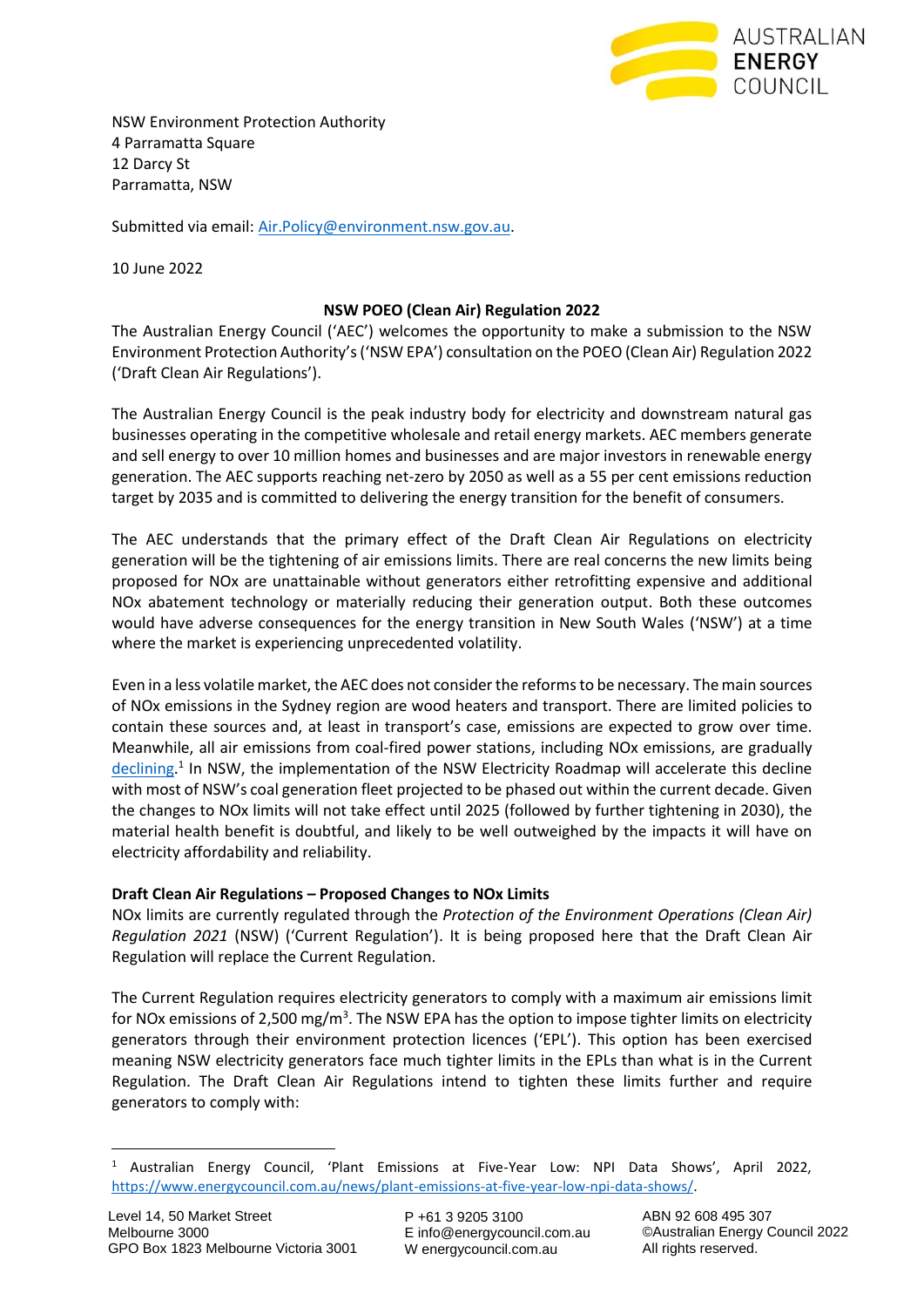

- 800 mg/m<sup>3</sup> by 1 July 2025; and
- 500 mg/m<sup>3</sup> by 1 July 2030.

The AEC believes these limits are not achievable unless electricity generators:

- Install expensive and additional NOx abatement technology at their respective plants.
- Materially reduce their generation output.

Given the current state and future direction of the NSW electricity market, the AEC does not consider either of these actions to be reasonable because it will disrupt the affordability and reliability of electricity supply.

### **State and Direction of the NSW Electricity Market**

Each year, the Federal Department of Industry, Science, Energy, and Resources (DISER) publishes an Emissions Projections document for the decade ahead. The *[2021 Emissions Projections](https://www.industry.gov.au/sites/default/files/October%202021/document/australias_emissions_projections_2021_0.pdf)* forecasts carbon emissions from the electricity sector to substantially decline through this decade. Figure 1 below (sourced from the Emissions Projections) shows how these emission reductions will be spread across each state.<sup>2</sup>

| <b>Emissions by grid</b>                       | 2005     | 2019     | 2025     | 2030  |
|------------------------------------------------|----------|----------|----------|-------|
| <b>National Electricity Market</b>             | 176      | 150      | 100      | 64    |
| <b>Queensland</b>                              | 46       | 50       | 36       | 33    |
| <b>New South Wales/ACT</b>                     | 58       | 52       | 33       | 9     |
| <b>Victoria</b>                                | 63       | 44       | 31       | 20    |
| <b>South Australia</b>                         | 8        | 4        | 1        | 1     |
| <b>Tasmania</b>                                | $\leq$ 1 | $\leq$ 1 | $\leq$ 1 | $<$ 1 |
| Western Australia Wholesale Electricity Market | 11       | 11       | 10       | 8     |
| Other grids, including off-grid                | 10       | 19       | 17       | 17    |
| <b>Total electricity sector</b>                | 197      | 179      | 127      | 88    |

#### **Figure 1: Electricity Emissions (Mt CO2-e)**

Note: totals do not sum due to rounding.

As can be inferred from the NSW numbers, most of NSW's coal generation fleet is projected to close by 2030 and this will help achieve substantial reductions in all air emissions, including NOx. This accelerated closure is being driven by the NSW Electricity Roadmap and requires careful planning between the government, Australian Energy Market Operator (AEMO), and generators to minimise disruption to electricity supply. Both these features – accelerated closure and precise market planning – were illustrated earlier this year when AEMO revised its [Electricity Statement of Opportunities](https://aemo.com.au/-/media/files/electricity/nem/planning_and_forecasting/nem_esoo/2022/update-to-2021-electricity-statement-of-opportunities.pdf?la=en) to accommodate Origin Energy bringing forward the closure of Eraring to  $-$  at earliest  $-$  2025. This accelerated closure resulted in AEMO forecasting a breach in the reliability standards from 2025 of almost 600 MW in NSW.<sup>3</sup>

P +61 3 9205 3100 E info@energycouncil.com.au W energycouncil.com.au

ABN 92 608 495 307 ©Australian Energy Council 2022 All rights reserved.

<sup>&</sup>lt;sup>2</sup> Department of Industry, Science, Energy, and Resources, 'Australia's Emissions Projections 2021', October 2021, p18.

<sup>&</sup>lt;sup>3</sup> Australian Energy Market Operator, 'Update to 2021 Electricity Statement of Opportunities', April 2022, p12.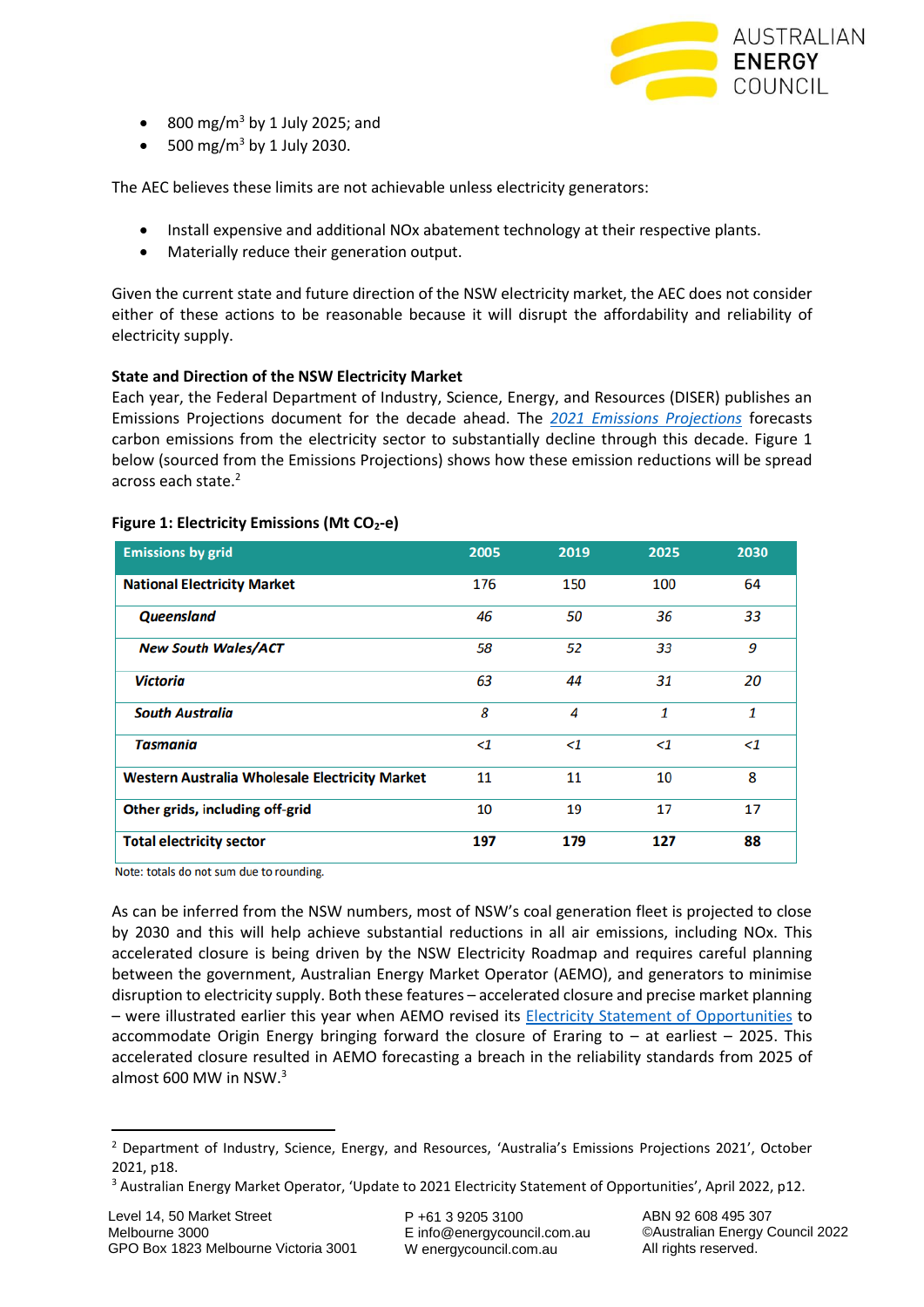

Eraring is not the only power station to bring forward its closure date, and it can be reasonably expected that other power stations will do the same as economic and technical considerations accelerate their closure.

As is being witnessed now, the amount of available generation capacity affects the wholesale price of electricity (and ultimately, the price of electricity that retailers offer customers). A culmination of factors, one of which is reduced capacity due to unplanned outages at coal generation plants and suboptimal weather conditions for renewable generation, has seen the wholesale price increase dramatically. The figure below shows this increase in NSW.



# **Figure 2: Baseload Wholesale Prices in NSW**

These high wholesale prices are expected to continue for some while, placing cost-of-living pressures on customers. There is a real risk that these prices and reliability forecasts could be exacerbated further if the Draft Clean Air Regulation proceeds in its current form and limits available generation capacity. For example, modelling from AEMO last year – before Eraring brought forward its closure – concluded that the unplanned early closure of Vales Point would 'pose substantial risk to consumers as there would be little time for the market to respond'.<sup>4</sup>

# **Feasibility of Additional NOx Abatement Technology**

The AEC is not able to comment on the feasibility of additional NOx abatement technology at individual generation sites. Members will comment on this separately and the AEC understands some have already begun the feasibility process in line with their licence requirements. Nevertheless, the AEC did commission an independent consultant in 2020 to prepare a report about the *Considerations for Retrofitting Emissions Control Systems in Australian Coal Power Plants.*<sup>5</sup> The report can be found online [here.](https://www.energycouncil.com.au/media/dtyjfcdh/addendum-and-report.pdf)

P +61 3 9205 3100 E info@energycouncil.com.au W energycouncil.com.au

<sup>4</sup> Australian Energy Market Operator, '2021 Electricity Statement of Opportunities', August 2021, [https://aemo.com.au/-/media/files/electricity/nem/planning\\_and\\_forecasting/nem\\_esoo/2021/2021-nem](https://aemo.com.au/-/media/files/electricity/nem/planning_and_forecasting/nem_esoo/2021/2021-nem-esoo.pdf?la=en)[esoo.pdf?la=en.](https://aemo.com.au/-/media/files/electricity/nem/planning_and_forecasting/nem_esoo/2021/2021-nem-esoo.pdf?la=en) 

<sup>5</sup> WSP, 'Considerations for Retrofitting Emissions Control Systems in Australian Coal Power Plants', September 2020, [https://www.energycouncil.com.au/media/dtyjfcdh/addendum-and-report.pdf.](https://www.energycouncil.com.au/media/dtyjfcdh/addendum-and-report.pdf)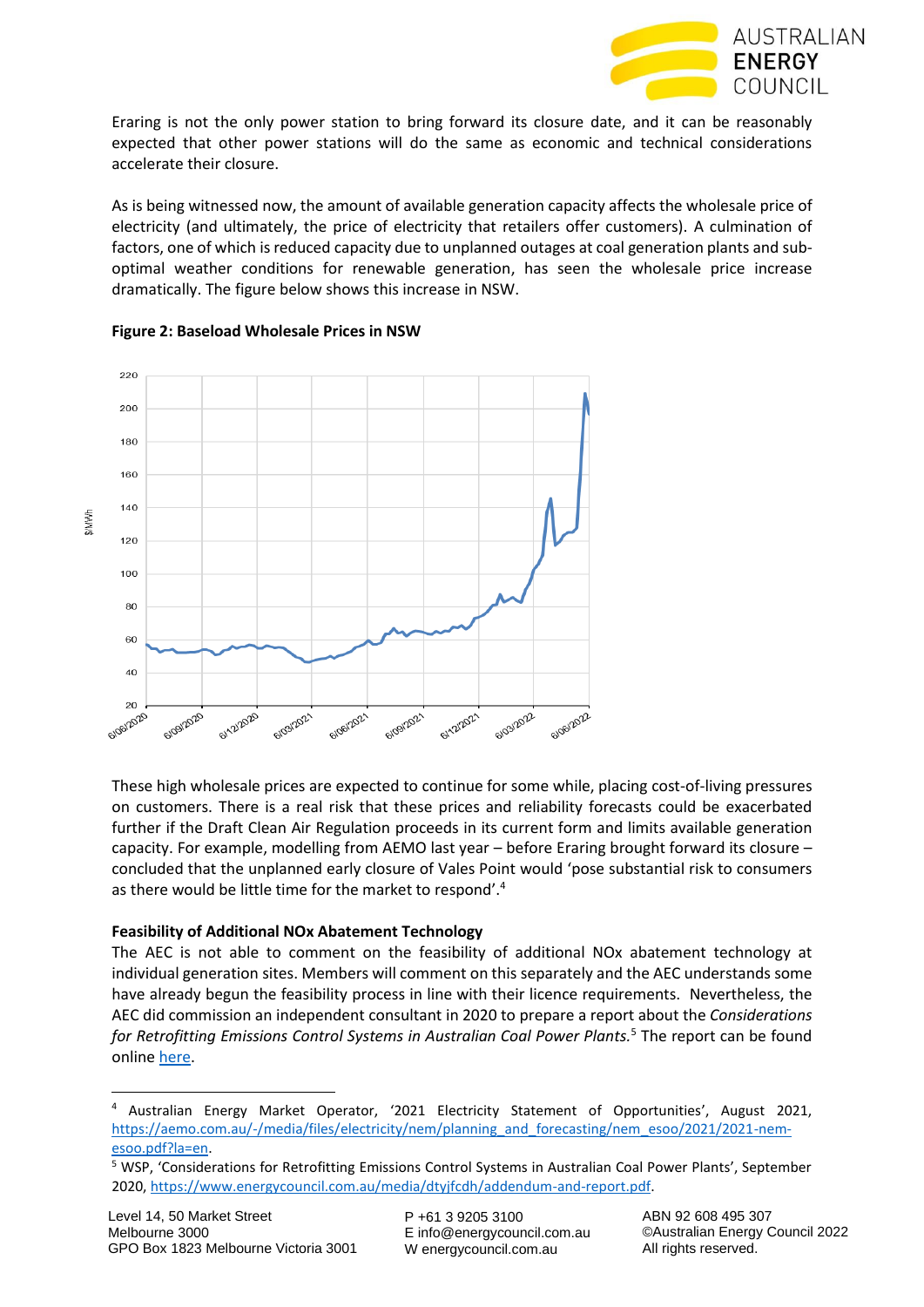

This report modelled various scenarios for installing additional abatement technology, including the installation of selective catalytic or non-catalytic reduction (SCR/SNCR) at black coal power stations (like in NSW). NSW coal power stations already have low NOx burners installed to help control and reduce their NOx emissions. To meet the proposed limits in the Draft Clean Air Regulations, generators would be required to install additional SCR/SNCR technology.

The WSP report estimated the costs to install additional SCR abatement technology based on the plant capacity of a black coal power station with a low NOx burner installed.

| <b>Plant Capacity (Black Coal)</b> | <b>Incremental CAPEX</b> | <b>Incremental OPEX (annual)</b> |
|------------------------------------|--------------------------|----------------------------------|
| 350MW                              | \$51.2 million           | Reagent: \$3.2 million           |
|                                    |                          | Catalyst: \$372k - \$867k        |
|                                    |                          | Maintenance: \$768k              |
| 450MW                              | \$58.6 million           | Reagent: \$2.6 million           |
|                                    |                          | Catalyst: \$440k - \$1 million   |
|                                    |                          | Maintenance: \$878k              |
| 720MW                              | \$88.8 million           | Reagent: \$5.2 million           |
|                                    |                          | Catalyst: \$728k - \$1.7 million |
|                                    |                          | Maintenance: \$1.3 million       |

| Table 1: Estimated Costs of Installing SCR Abatement Technology (per generation unit) |  |
|---------------------------------------------------------------------------------------|--|
|---------------------------------------------------------------------------------------|--|

Source: WSP Report, page 40.

This means that for a station like Eraring, which has four 720MW units, the costs would be multiplied by 4. These costs are prohibitively high and substantially overshadow the NSW EPA's estimated total abatement costs of \$63.7 million. There is no detail on the cost assumptions the NSW EPA has used to reach this figure so the AEC cannot comment on why there is such a large discrepancy in the two estimates.

The cost burden that WSP estimated did not include loss of revenue associated with being offline during the retrofit period. WSP noted in their report that NSW power stations may not have enough space in their existing design to retrofit a SCR catalyst section: 'to retrofit a system into an existing plant, extensive ducting modifications may be required to accommodate the catalyst'.<sup>6</sup> With generators already nearing their end of life, these operational constraints would make it wholly uneconomical for a generator to commit to a lengthy outage period regardless of the initial capital expenditure.

Notwithstanding the costs involved, there are other practical constraints that require attention. It is probable that all NSW coal power stations would require additional NOx abatement technology to reliably meet the proposed limits. This would mean that, even in the most optimistic circumstance, most of NSW's coal generation fleet would be offline for large periods over the next three years. Given the AEMO reliability forecast to 2025, and the high wholesale price, these outages would be untenable and place unsustainable pressure on the reliability and affordability of the electricity grid.

The ability of generators to meet the proposed limits is made further challenging by the elongated process generators must go through before performing a retrofit. This includes the need for each individual plant to undertake a feasibility assessment at their site; develop and obtain revised

<sup>6</sup> WSP, 'Considerations for Retrofitting Emissions Control Systems in Australian Coal Power Plants', September 2020, [https://www.energycouncil.com.au/media/dtyjfcdh/addendum-and-report.pdf,](https://www.energycouncil.com.au/media/dtyjfcdh/addendum-and-report.pdf) p43.